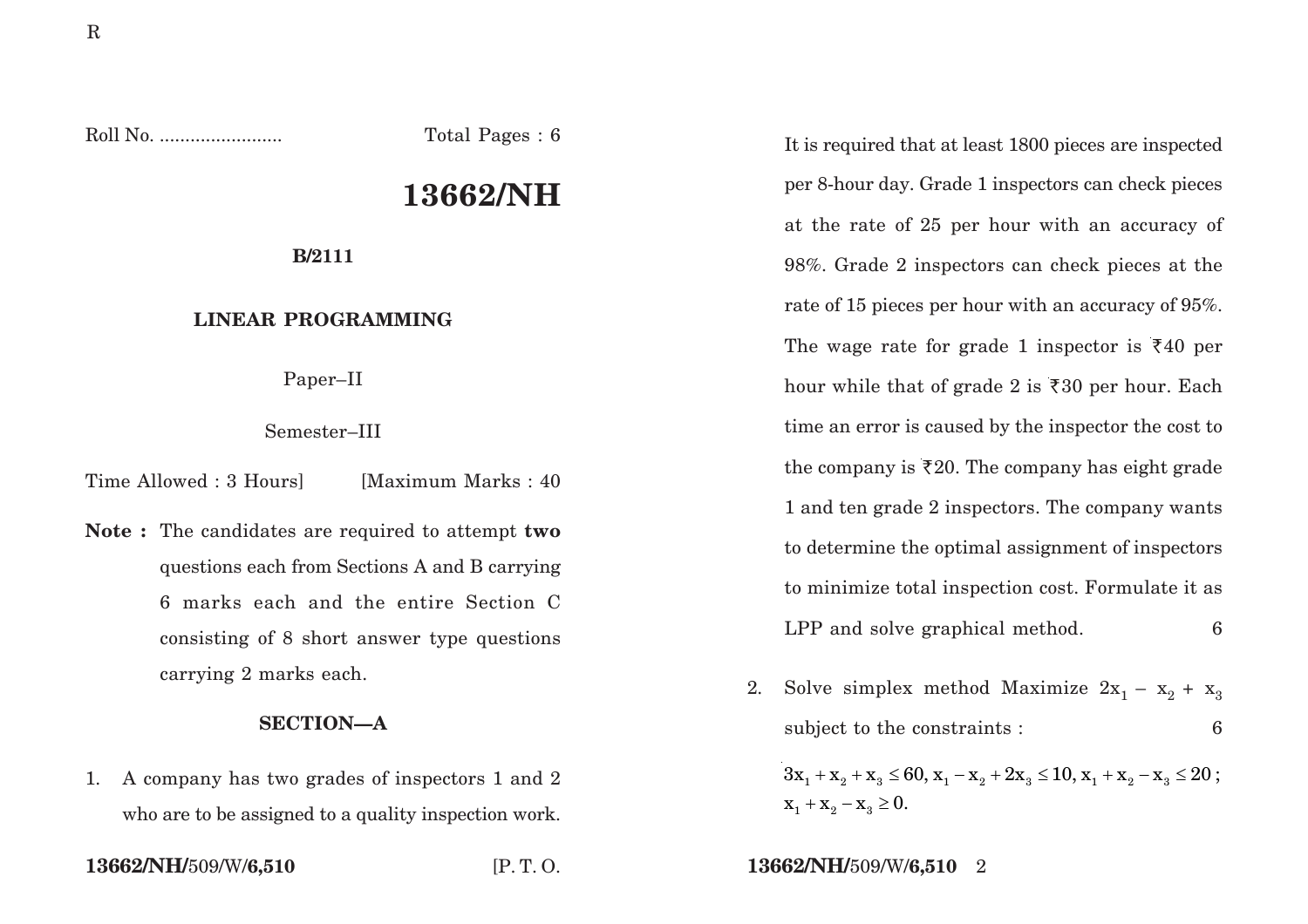3. Solve using Big M method. 6

Maximize  $z = x_1 + 2x_2 + 3x_3 - x_4$  subject to the constraints :

$$
x_1 + 2x_2 + 3x_3 = 15. \ 2x_1 + x_2 + 5x_3 = 20.
$$
  

$$
x_1 + 2x_2 + x_3 + x_4 = 10. \ x_1, \ x_2, \ x_3, \ x_4 \ge 0.
$$

4. Solve the LPP *maximize*  $z = 22x_1 + 30x_2 + 25x_3$ subject to constraints :

$$
2x_1 + 2x_2 \le 100, 2x_1 + x_2 + x_3 \le 100,
$$
  

$$
x_1 + 2x_2 + 2x_3 \le 100 ; x_1, x_2, x_3 \ge 0.
$$

## **SECTION—B**

5. Find the initial solution in the following transportion problem by Vogel's approximation method. Also obtain the optimum solution : 6

|                        | $\mathbf{D}_1$ | $\mathbf{D}_2$ | $\mathbf{D}_3$ | $D_4$             | Supply                 |             |                | U,               |  |
|------------------------|----------------|----------------|----------------|-------------------|------------------------|-------------|----------------|------------------|--|
| ${\bf F}_{1}$          | $\mathbf{1}$   | $\overline{2}$ | 3              | $\overline{4}$    | 30                     |             | $\mathbf{J}_1$ | $\overline{5}$   |  |
| $\mathbf{F}_{2}$       |                | 6              | $\overline{2}$ | $\overline{5}$    | 50                     |             | $J_{2}$        | 6                |  |
|                        |                |                |                |                   |                        | <b>Jobs</b> | $J_{3}$        | $\boldsymbol{6}$ |  |
| $F_{3}$                | $\overline{4}$ | $\overline{3}$ | $\overline{2}$ | $7\phantom{.0}\,$ | 35                     |             | $J_{4}$        | 7                |  |
| Demand                 | - 15           | 30             | 25             | 45                |                        |             | $J_{5}$        | 6                |  |
| 13662/NH/509/W/6,510 3 |                |                |                | [P.T. O.          | 13662/NH/509/W/6,510 4 |             |                |                  |  |

6. Find the initial solution in the following transportation problem by least cost method. Also obtain the optimum solution : 6

|             | D              | E   | F             | <b>Supply</b> |
|-------------|----------------|-----|---------------|---------------|
| Α           | $\overline{2}$ |     |               | 50            |
| B           | 3              |     | $\mathcal{D}$ | 150           |
| $\mathbf C$ | 5              | 6   |               | 200           |
| Demand      | 100            | 130 | 200           |               |

- 7. Give the mathematical formulation of assignment problem. Give two applications of assignment problem. Explain a method of solving the assignment problem. 6
- 8. Solve the following assignment problem using Hungarian method. The matrix entries are processing times in hour : 6

|      |                | $O$ per acions   |                  |       |                |                |
|------|----------------|------------------|------------------|-------|----------------|----------------|
|      |                | $\mathbf{O}_{1}$ | $\mathbf{O}_{2}$ | $O_3$ | O <sub>4</sub> | O <sub>5</sub> |
|      | $J_{1}$        | 5                | 5                |       | 4              | 8              |
|      | $\mathbf{J}_2$ | 6                | 5                | 8     | 3              | 7              |
| Jobs | $J_{3}$        | 6                | 8                | 9     | 5              | 10             |
|      | $J_{4}$        | 7                | 6                | 6     | 3              | 6              |
|      | $J_{5}$        | 6                | 7                | 10    | 6              | 11             |

# **Operations**